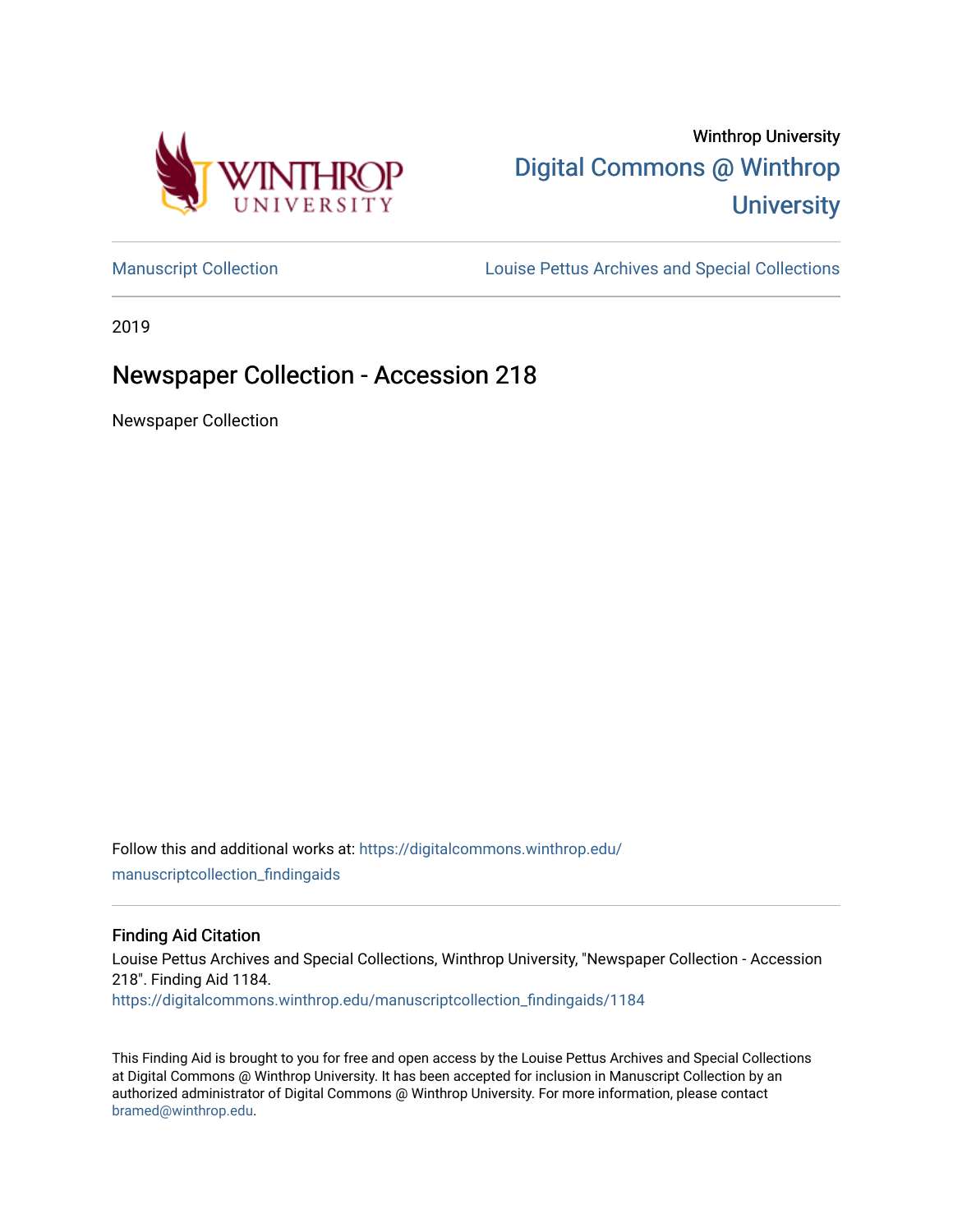### **WINTHROP UNIVERSITY LOUISE PETTUS ARCHIVES & SPECIAL COLLECTIONS**

## **MANUSCRIPT COLLECTION**

## **ACCESSION 218**

**NEWSPAPER COLLECTION**

1806-2002

**CONTROL**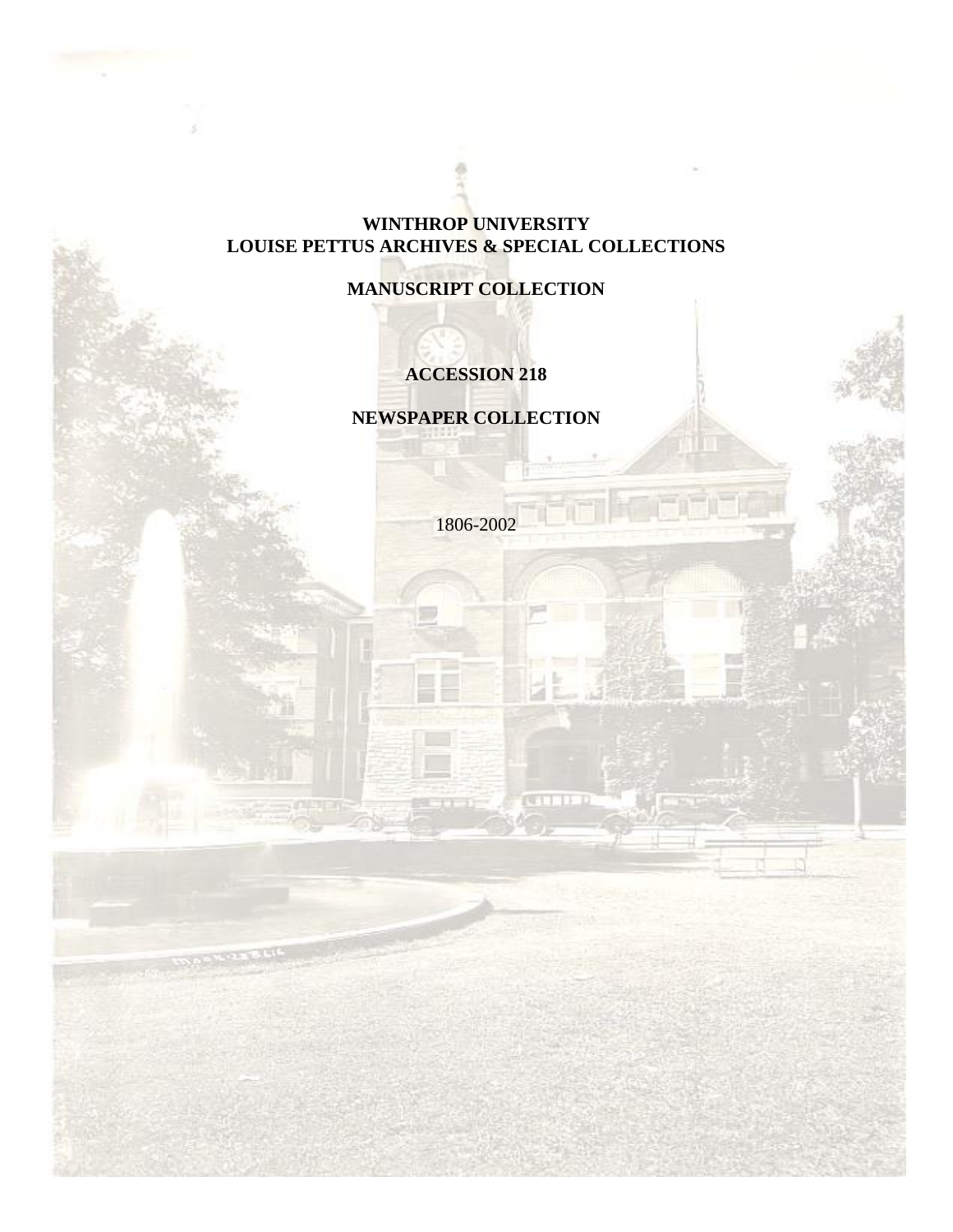### **WINTHROP UNIVERSITY LOUISE PETTUS ARCHIVES & SPECIAL COLLECTIONS**

### **MANUSCRIPT COLLECTION**

ADDITIONS: \_\_\_\_, \_\_\_, \_\_\_

ACC. NO.: **218** PROCESSED BY: Continuous NO. OF SECTIONS: 2

### **NEWSPAPER COLLECTION**

**I**

Provenance: N/A

Linear feet of shelf space occupied: Approximate number of pieces:

Restrictions: Open to researchers under the rules and regulations of the Louise Pettus Archives & Special Collections at Winthrop University.

Literary Rights: For information concerning literary rights please contact the Louise Pettus Archives & Special Collections at Winthrop University.

Scope and Content Note: **The Newspaper Collection consists of newspapers and portions of newspapers mostly from the United States with a focus on South Carolina Newspapers. These newspapers are rare or contain subjects of note and are placed in the oversize flat files. The following inventory contains the title of the newspaper in alphabetical order, the location they were printed, important subjects and/or notes, and the date they were published. This collection is continuously added to as they are received from various donors. These newspapers are added to this collection if they are not a part of a larger collection.**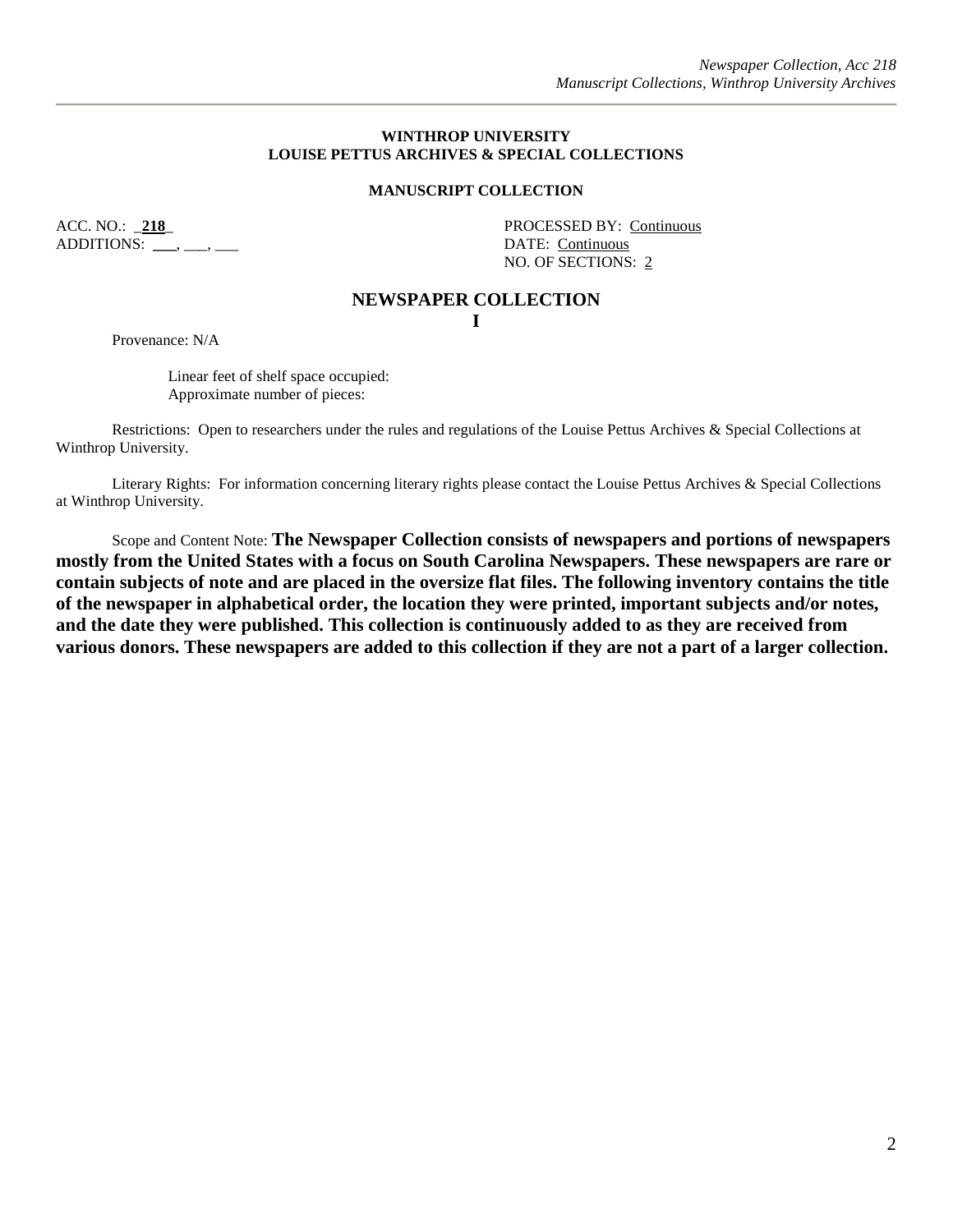### **II**

# **LIST OF NEWSPAPERS**

| The Aegis and Intelligencer<br><b>Notes and Subjects</b> | Bel Air, MD                                                                                                                                                              | <b>Publication Dates</b><br>January 14, 1916                                                                                                                                                                                                                                                                                                                                                                                                               |
|----------------------------------------------------------|--------------------------------------------------------------------------------------------------------------------------------------------------------------------------|------------------------------------------------------------------------------------------------------------------------------------------------------------------------------------------------------------------------------------------------------------------------------------------------------------------------------------------------------------------------------------------------------------------------------------------------------------|
| <b>American Courier</b><br><b>Notes and Subjects</b>     | Philadelphia, PA                                                                                                                                                         | <b>Publication Dates</b><br>October 20, 1849                                                                                                                                                                                                                                                                                                                                                                                                               |
| The Anderson Daily Mail<br><b>Notes and Subjects</b>     | Anderson, SC<br>17 <sup>th</sup> Annual New South Edition: Combined With A List of South Carolina<br>Tourist Attractions. What To See In The Palmetto State (Bound Copy) | <b>Publication Dates</b><br>Jan 19, 1967                                                                                                                                                                                                                                                                                                                                                                                                                   |
| Augusta Chronicle<br><b>Notes and Subjects</b>           | Augusta, GA                                                                                                                                                              | <b>Publication Dates</b><br>August 30, 1806                                                                                                                                                                                                                                                                                                                                                                                                                |
| <b>Black on News</b><br><b>Notes and Subjects</b>        | Columbia, SC                                                                                                                                                             | <b>Publication Dates</b><br>December 1973<br>August 1974<br>April 6, 1975<br>July 26, 1975<br>August 30, 1975<br>September 27, 1975<br>October 25, 1975<br>December 6, 1975<br>December 13, 1975<br>January 3, 1976<br>August 14, 1976<br>August 28, 1976<br>September 4, 1976<br>November 6, 1976<br>December 4, 1976<br>January 22, 1977<br>March 12, 1977<br>May 28, 1977<br>July 2, 1977<br>August 27, 1977<br>September 3, 1977<br>September 10, 1977 |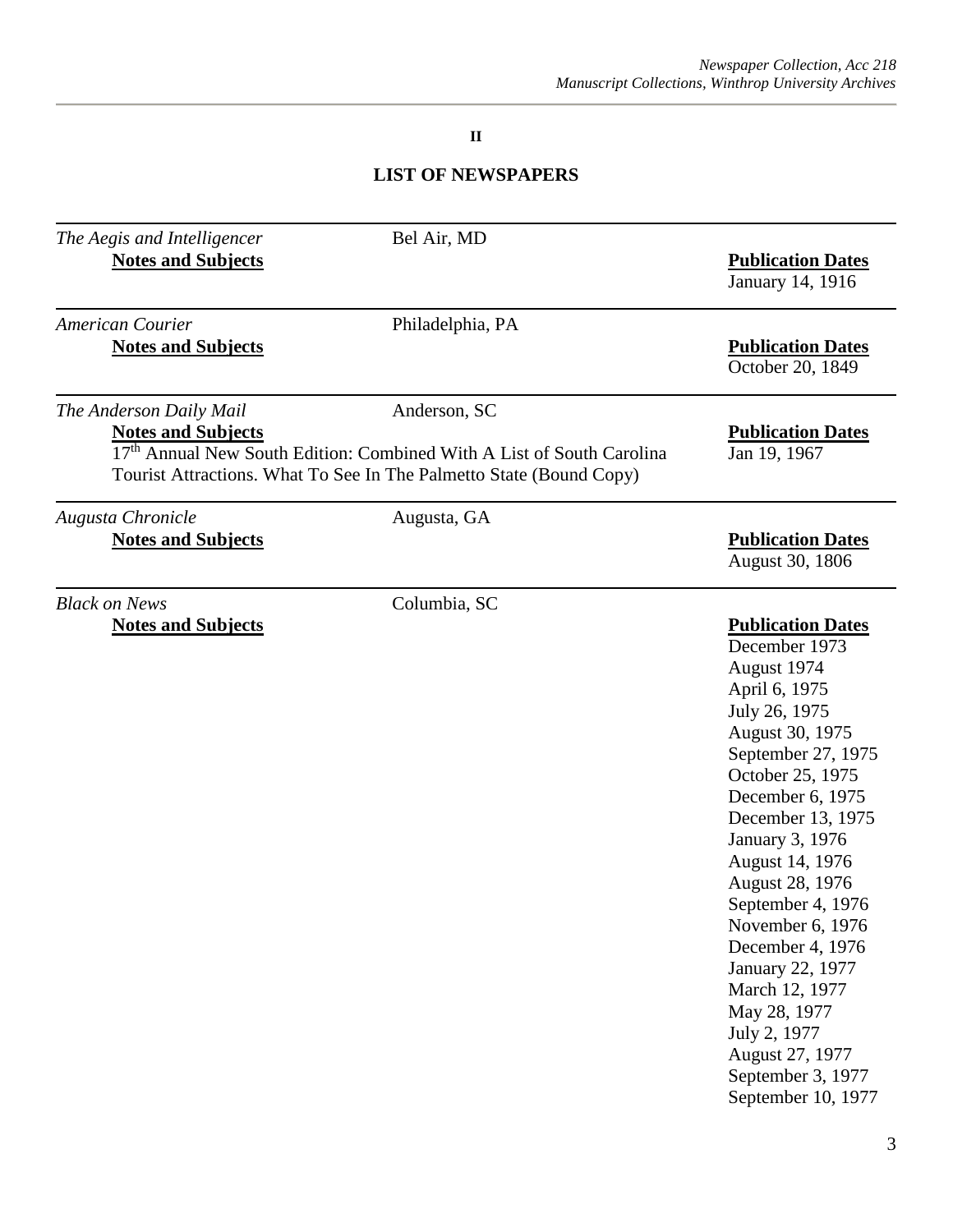| Black on News (cont.)<br><b>Notes and Subjects</b>                                                         | Columbia, SC          | <b>Publication Dates</b><br>October 22, 1977<br>October 29, 1977<br>November 19, 1977<br>November 26, 1977<br>December 31, 1977 |
|------------------------------------------------------------------------------------------------------------|-----------------------|---------------------------------------------------------------------------------------------------------------------------------|
| The Boston Globe<br><b>Notes and Subjects</b><br>American Revolution Bicentennial Edition                  | Boston, MA            | <b>Publication Dates</b><br>April 19, 1975                                                                                      |
| The Bowling News<br><b>Notes and Subjects</b><br>JFK: "Tribute to John F. Kennedy And Officer J. D. Tppet" | Dallas-Fort Worth, TX | <b>Publication Dates</b><br>November 30, 1963                                                                                   |
| The Camden Journal<br><b>Notes and Subjects</b>                                                            | Camden, SC            | <b>Publication Dates</b><br>September 7, 1866<br>March 9, 1876                                                                  |
| Carolina Afro Weekly<br><b>Notes and Subjects</b>                                                          | Columbia, SC          | <b>Publication Dates</b><br>November 3, 1972                                                                                    |
| The Carolina Messenger<br><b>Notes and Subjects</b><br>"Black Awareness Builds A Better Community"         | Bennettsville, SC     | <b>Publication Dates</b><br>June 19, 1976                                                                                       |
| <b>Charleston Daily Courier</b><br>(Confederate States of America)<br><b>Notes and Subjects</b>            | Charleston, SC        | <b>Publication Dates</b><br>January 10, 1862<br>January 27, 1862<br>January 30, 1862<br>June 25, 1864                           |
| The Charleston Daily News                                                                                  | Charleston, SC        |                                                                                                                                 |

November 19, 1866 July 22, 1872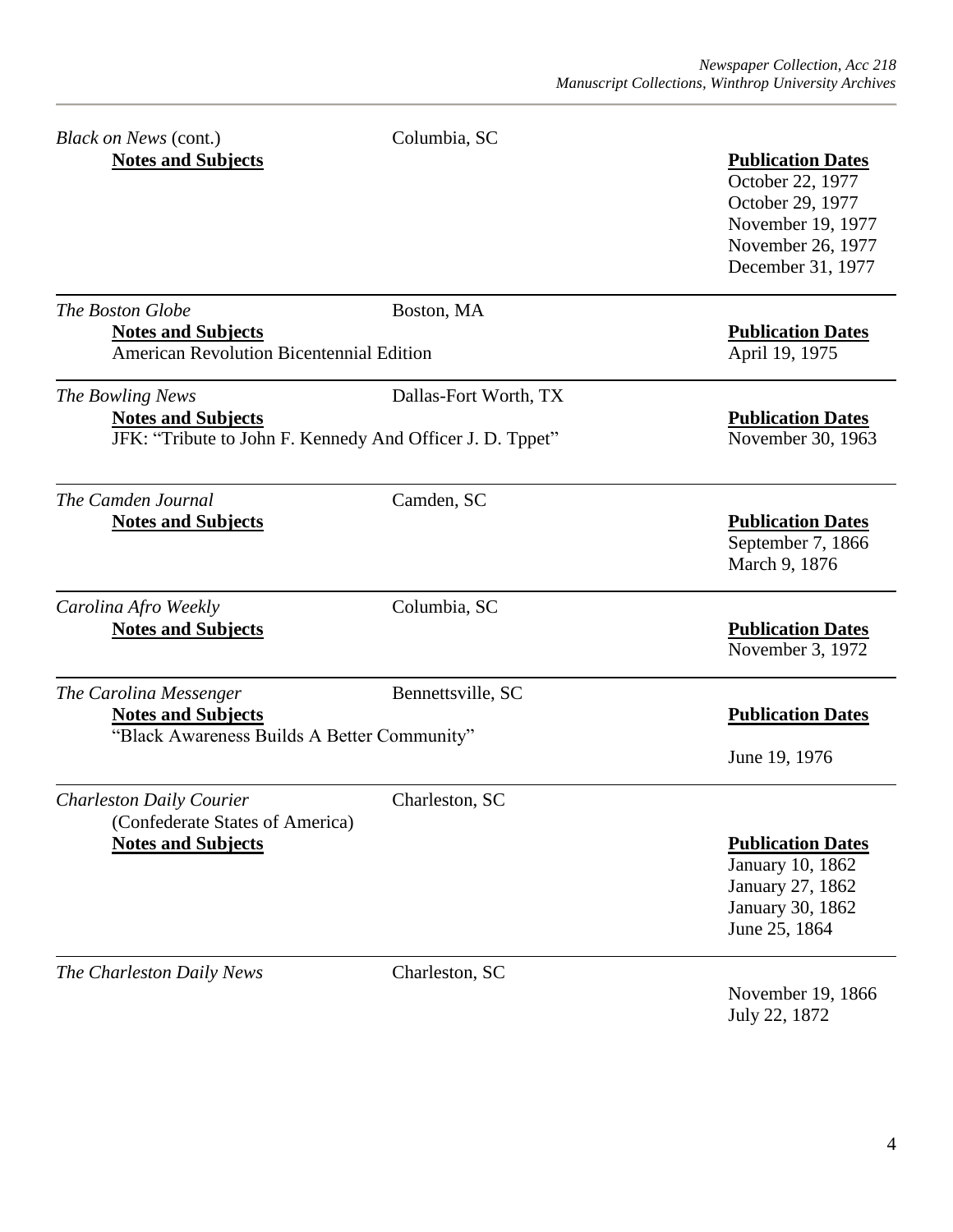| The Charleston Evening Post                                            | Charleston, SC                                                        |                                                                                                                                                                                                                                                                                                                                                                                                                                                  |
|------------------------------------------------------------------------|-----------------------------------------------------------------------|--------------------------------------------------------------------------------------------------------------------------------------------------------------------------------------------------------------------------------------------------------------------------------------------------------------------------------------------------------------------------------------------------------------------------------------------------|
| <b>Notes and Subjects</b><br>Spirit (bound)                            | Greater Charleston Edition: The Wonderful Story of the New Charleston | <b>Publication Dates</b><br>November 24, 1914                                                                                                                                                                                                                                                                                                                                                                                                    |
| Centennial of the Civil War: 1862<br>Centennial of the Civil War: 1863 |                                                                       | June 15-16, 1962<br>April 7-8, 1963                                                                                                                                                                                                                                                                                                                                                                                                              |
| The Charleston Mercury<br><b>Notes and Subjects</b>                    | Charleston, SC                                                        | <b>Publication Dates</b><br>June 12, 1862                                                                                                                                                                                                                                                                                                                                                                                                        |
| <b>Charleston Observer</b><br><b>Notes and Subjects</b>                | Charleston, SC                                                        | <b>Publication Dates</b><br>August 19, 1843                                                                                                                                                                                                                                                                                                                                                                                                      |
| Charlotte Daily Observer                                               | Charlotte, NC                                                         |                                                                                                                                                                                                                                                                                                                                                                                                                                                  |
| <b>Notes and Subjects</b>                                              |                                                                       | <b>Publication Dates</b><br>April 9, 1908<br>April 12, 1908                                                                                                                                                                                                                                                                                                                                                                                      |
| Charlotte Observer<br>(Also includes Charlotte Sunday Observer)        | Charlotte, NC                                                         |                                                                                                                                                                                                                                                                                                                                                                                                                                                  |
| <b>Notes and Subjects</b>                                              |                                                                       | <b>Publication Dates</b><br>February 6, 1927<br>July 24, 1927<br>September 25, 1927<br>October 9, 1927<br>April 22, 1928<br>May 6, 1928<br>May 13, 1928<br>July 1, 1928<br>August 19, 1928<br>August 26, 1928<br>September 30, 1928<br>October 14, 1928<br>October 28, 1928<br>November 25, 1928<br>December 30, 1928<br>January 27, 1929<br>March 10, 1929<br>March 31, 1929<br>April 14, 1929<br>June 7, 1929<br>June 9, 1929<br>June 16, 1929 |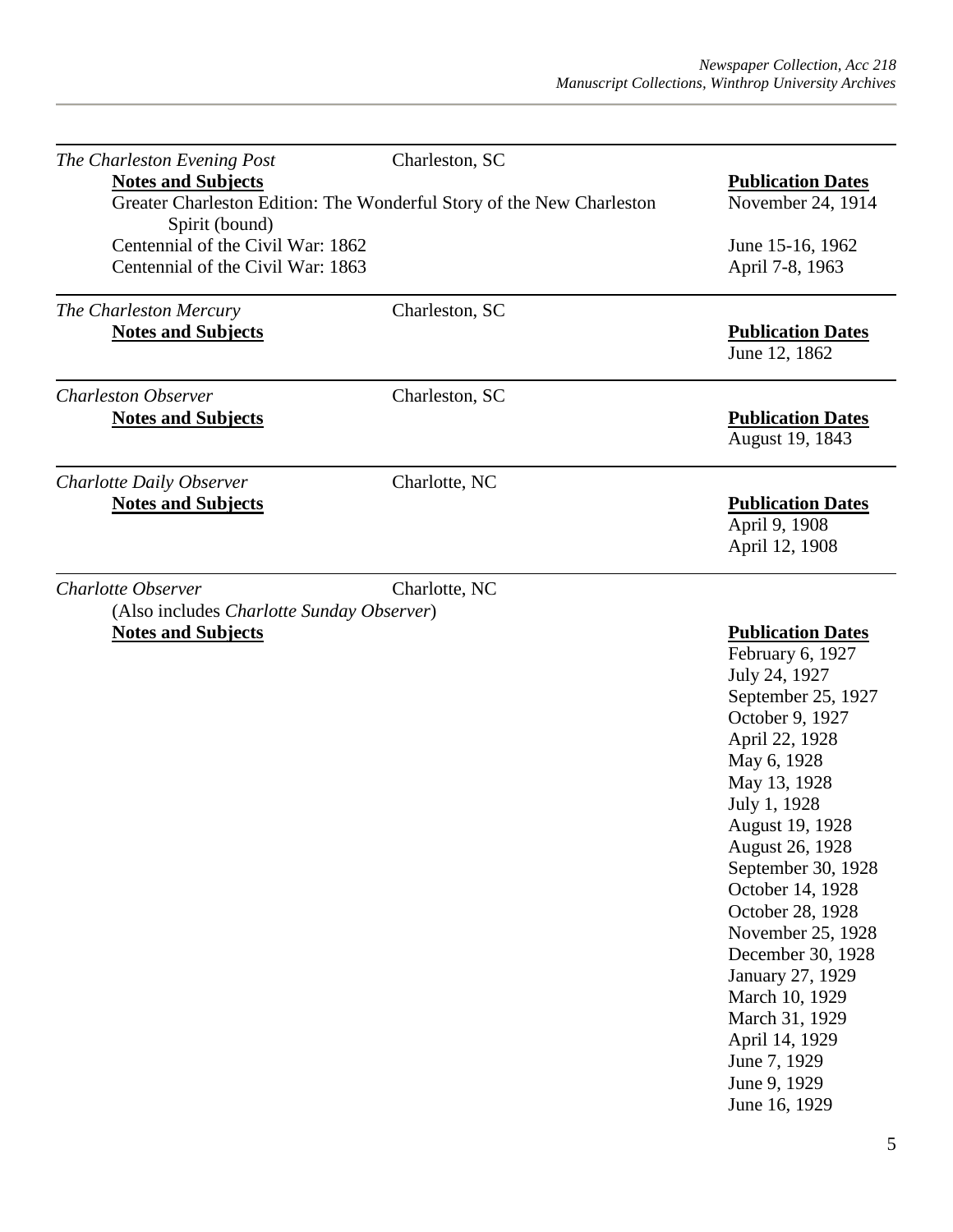*Charlotte Observer* (cont.) Charlotte, NC **Notes and Subjects Publication Dates** 

July 7, 1929 July 14, 1929 September 1, 1929 September 22, 1929 October 6, 1929 October 13, 1929 October 27, 1929 November 3, 1929 November 10, 1929 November 17, 1929 November 24, 1929 December 29, 1929 February 23, 1930 March 9, 1930 March 23, 1930 May 4, 1930 May 25, 1930 September 7, 1930 September 28, 1930 October 19, 1930 November 9, 1930 December 7, 1930 December 14, 1930 December 28, 1930 January 24, 1931 February 15, 1931 April 5, 1931 April 19, 1931 May 3, 1931 May 17, 1931 May 20, 1931 May 24, 1931 May 31, 1931 June 7, 1931 June 14, 1931 June 28, 1931 August 23, 1931 August 30, 1931 October 18, 1931 December 27, 1931 June 26, 1932 November 27, 1932 December 25, 1932 January 1, 1933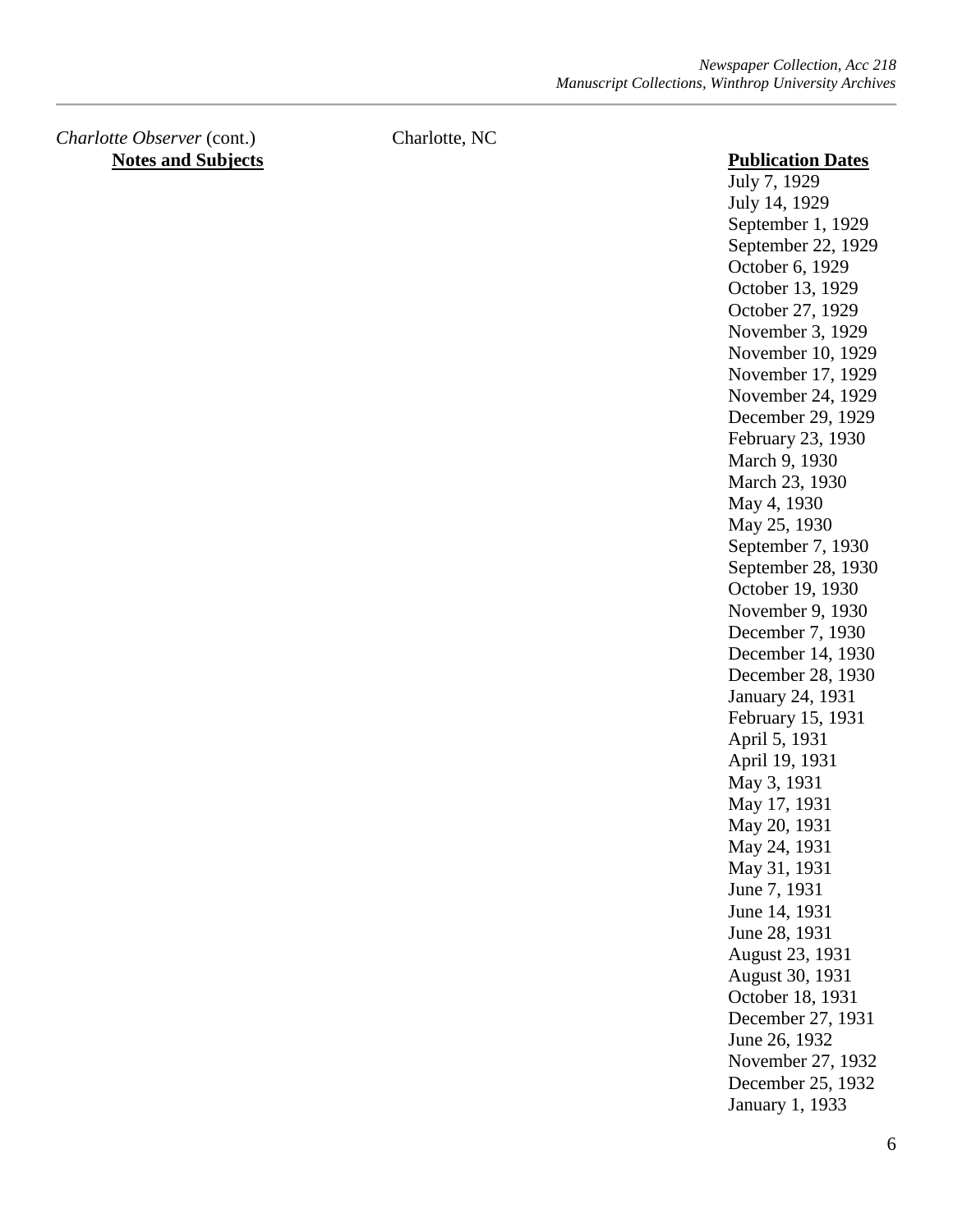| Charlotte Observer (cont.)                                                          | Charlotte, NC                                                      |                                                                                                                                                             |
|-------------------------------------------------------------------------------------|--------------------------------------------------------------------|-------------------------------------------------------------------------------------------------------------------------------------------------------------|
| <b>Notes and Subjects</b><br>WWII: Germany Surrenders)<br>WWII: Germany Surrenders) |                                                                    | <b>Publication Dates</b><br>September 10, 1933<br>November 5, 1933<br>April 1, 1934<br>September 23, 1934<br>January 26, 1936<br>May 8, 1945<br>May 9, 1945 |
| <b>JFK Assassination (Bound)</b>                                                    |                                                                    | Nov. 23-26, 1963                                                                                                                                            |
| Bicentennial Salute to Charlotte (Bound)                                            |                                                                    | March 1968                                                                                                                                                  |
| Moon Landing (2 Copies)                                                             |                                                                    | July 21, 1969                                                                                                                                               |
| -WWII Series-Reprint:                                                               |                                                                    | May 27, 1979                                                                                                                                                |
|                                                                                     | Nazis Surrender (May 8, 1945) "Peace! It's Over" (August 15, 1945) |                                                                                                                                                             |
| Hurricane Hugo Edition                                                              |                                                                    | June 26, 1982<br>October 11, 1989                                                                                                                           |
| <b>Chester News</b>                                                                 | Chester, SC                                                        |                                                                                                                                                             |
| <b>Notes and Subjects</b>                                                           |                                                                    | <b>Publication Dates</b><br>March 27, 1952                                                                                                                  |
| Christian Neighbor                                                                  | Columbia, SC                                                       |                                                                                                                                                             |
| <b>Notes and Subjects</b>                                                           |                                                                    | <b>Publication Dates</b><br>March 21, 1872                                                                                                                  |
| Columbia Record                                                                     | Columbia, SC                                                       |                                                                                                                                                             |
| <b>Notes and Subjects</b><br>WWII: Japan Declares War                               |                                                                    | <b>Publication Dates</b><br>December 7, 1941                                                                                                                |
| County Record                                                                       | Kingstree, SC                                                      |                                                                                                                                                             |
| <b>Notes and Subjects</b>                                                           |                                                                    | <b>Publication Dates</b>                                                                                                                                    |
|                                                                                     | Sponsored by Williamsburg County Council of Farm Women             |                                                                                                                                                             |
| Bicentennial Edition: 1732-1932 (in several pieces)                                 |                                                                    | June 30, 1932                                                                                                                                               |
| Daily National Intelligencer                                                        | Washington, DC                                                     |                                                                                                                                                             |
| <b>Notes and Subjects</b>                                                           |                                                                    | <b>Publication Dates</b><br>April 13, 1861<br>February 8, 1869                                                                                              |
| The Daily Oklahoman                                                                 | Oklahoma City, OK                                                  |                                                                                                                                                             |
| <b>Notes and Subjects</b>                                                           |                                                                    | <b>Publication Dates</b>                                                                                                                                    |

Mob in Ada hangs four charged with murder April 20, 1909

May 25, 1930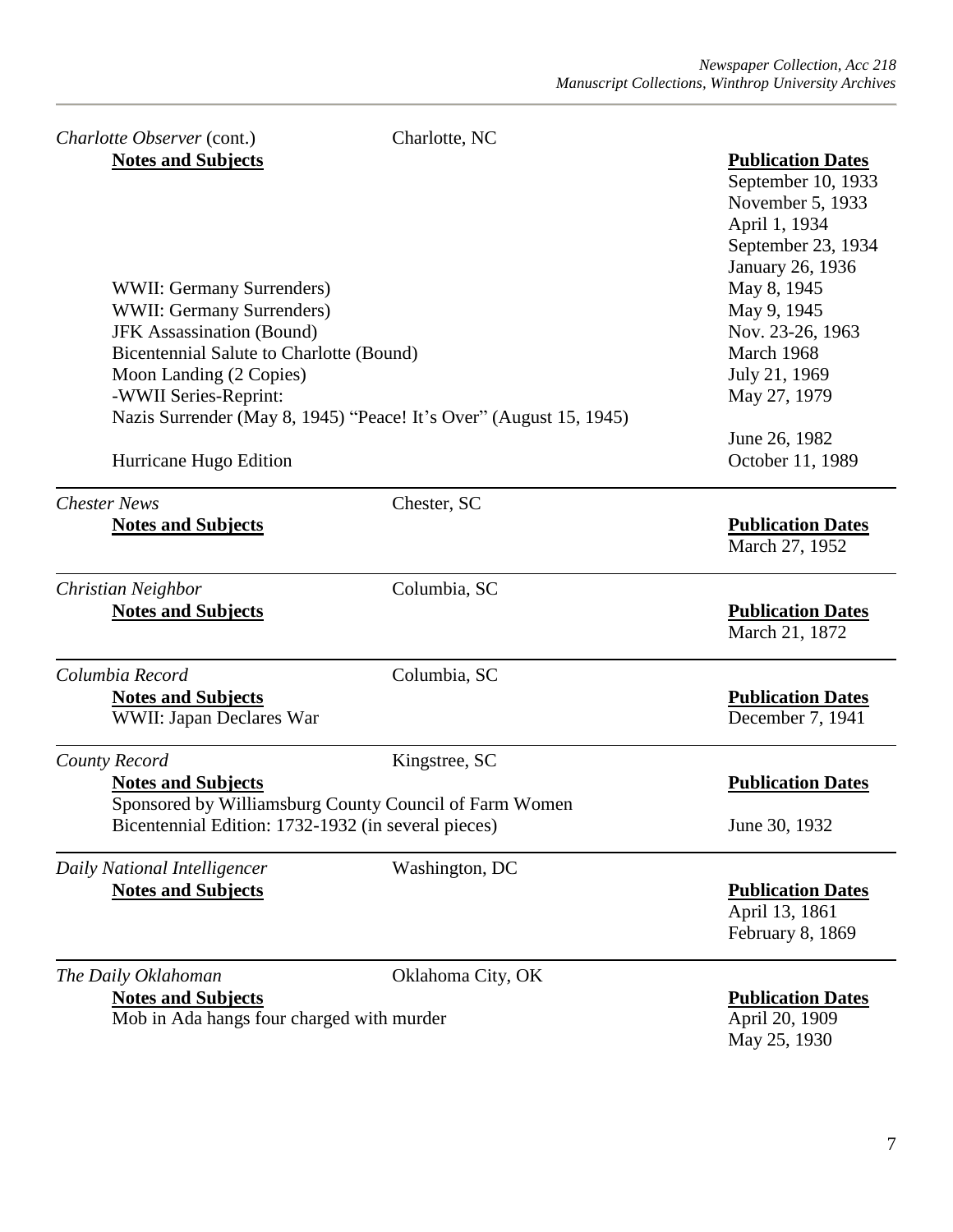|              | The Daily Rebel                                                                                                                                                                                                                                                                                                                                                                                                                                                                                                         | Chattanooga, TN                                                                                                                                           |                                                                                                                                                                                                                                                                                                    |
|--------------|-------------------------------------------------------------------------------------------------------------------------------------------------------------------------------------------------------------------------------------------------------------------------------------------------------------------------------------------------------------------------------------------------------------------------------------------------------------------------------------------------------------------------|-----------------------------------------------------------------------------------------------------------------------------------------------------------|----------------------------------------------------------------------------------------------------------------------------------------------------------------------------------------------------------------------------------------------------------------------------------------------------|
|              | <b>Notes and Subjects</b>                                                                                                                                                                                                                                                                                                                                                                                                                                                                                               |                                                                                                                                                           | <b>Publication Dates</b><br>August 9, 1862                                                                                                                                                                                                                                                         |
| Daily Record |                                                                                                                                                                                                                                                                                                                                                                                                                                                                                                                         | Rock Hill, SC                                                                                                                                             |                                                                                                                                                                                                                                                                                                    |
|              | <b>Notes and Subjects</b>                                                                                                                                                                                                                                                                                                                                                                                                                                                                                               |                                                                                                                                                           | <b>Publication Dates</b><br>May 24, 1930<br>May 27, 1930                                                                                                                                                                                                                                           |
|              | Daily Richmond Dispatch                                                                                                                                                                                                                                                                                                                                                                                                                                                                                                 | Richmond, VA                                                                                                                                              |                                                                                                                                                                                                                                                                                                    |
|              | <b>Notes and Subjects</b>                                                                                                                                                                                                                                                                                                                                                                                                                                                                                               |                                                                                                                                                           | <b>Publication Dates</b><br>April 13, 1861                                                                                                                                                                                                                                                         |
|              | The Daily Southern Guardian                                                                                                                                                                                                                                                                                                                                                                                                                                                                                             | Columbia, SC                                                                                                                                              |                                                                                                                                                                                                                                                                                                    |
|              | <b>Notes and Subjects</b>                                                                                                                                                                                                                                                                                                                                                                                                                                                                                               |                                                                                                                                                           | <b>Publication Dates</b><br>June 6, 1862<br>Circa. August 1862<br>November 21, 1864                                                                                                                                                                                                                |
|              | <b>Dallas Morning News</b>                                                                                                                                                                                                                                                                                                                                                                                                                                                                                              | Dallas, Texas                                                                                                                                             |                                                                                                                                                                                                                                                                                                    |
|              | <b>Notes and Subjects</b><br>JFK: "Kennedy Slain On Dallas Street"<br>JFK: "Club Owner Kills Oswald"<br>JFK: "Johnson Takes Up Key JFK Policies"<br>JFK: "Johnson Asks Congress To Do Job for Kennedy"<br>JFK: "Johnson Team Taking Shape"<br>JFK: "Battle to Save President Was Futile, Doctors Knew"<br>JFK: "Johnson Asks Congress To Do Job for Kennedy"<br>JFK:<br>JFK: "Smiling Connally Returns to Capital"<br>JFK: "Woman Says FBI Told Where Oswald Worked"<br>"General MacArthur Dies; Soldier of Three Wars" | JFK: "Storm of Political Controversey Swirls Around Kennedy on Visit"<br>JFK: "35 <sup>th</sup> President Finds His Peace On Slope in Arlington Cemetery" | <b>Publication Dates</b><br>November 22, 1963<br>November 23, 1963<br>November 25, 1963<br>November 26, 1963<br>November 27, 1963<br>November 28, 1963<br>November 29, 1963<br>November 30, 1963<br>November 28, 1963<br>December 3, 1963<br>December 6, 1963<br>December 7, 1963<br>April 6, 1964 |
|              | The Dallas Times Herald<br><b>Notes and Subjects</b><br>JFK: "President Dead, Connally Shot"<br>JFK: "Johnson Takes Control"<br>JFK: "Oswald Linked to Mail-Order Rifle"<br>JFK: "Eternal Torch Glows Over Kennedy Grave"<br>JFK: "Moody seeks Probe Into Oswald's Death"<br>JFK: "LBJ Plea May Spur Kennedy's Programs"<br>JFK: "Did Oswald Practice-Fire His Rifle?"                                                                                                                                                  | Dallas, Texas<br>JFK: "Sad Nation Bids Kennedy Farewell" "FBI Tipped Oswald W'd Be Killed"                                                                | <b>Publication Dates</b><br>November 22, 1963<br>November 23, 1963<br>November 24, 1963<br>November 25, 1963<br>November 26, 1963<br>November 27, 1963<br>November 28, 1963<br>November 29, 1963                                                                                                   |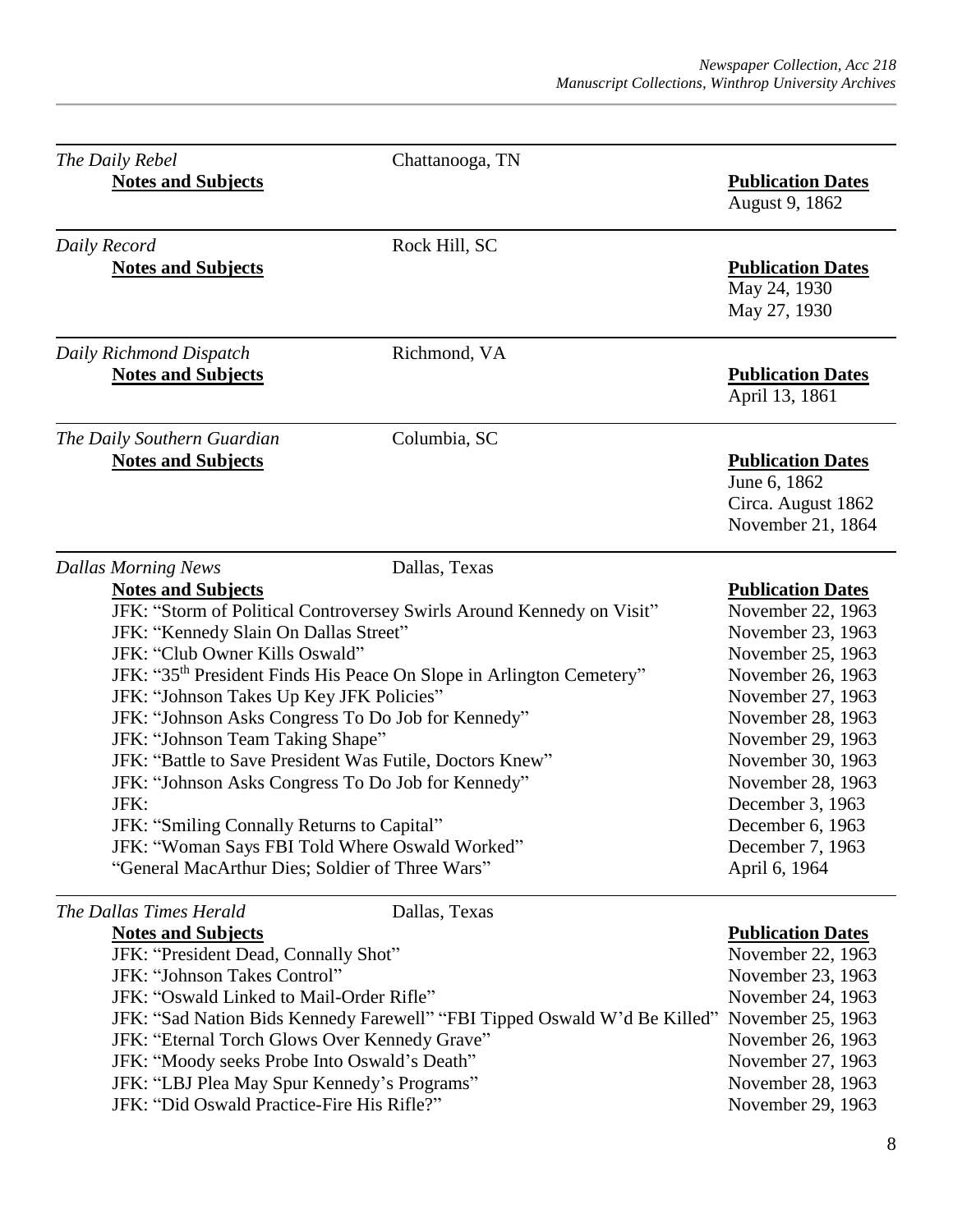| The Dallas Times Herald (cont.)               | Dallas, Texas                                         |                          |
|-----------------------------------------------|-------------------------------------------------------|--------------------------|
| <b>Notes and Subjects</b>                     |                                                       | <b>Publication Dates</b> |
|                                               | JFK: "Letters, Monet Support JFK Memorial Suggestion" | December 1, 1963         |
| JFK: "Jack Ruby Murder Trial Postponed"       |                                                       | December 3, 1963         |
| JFK: "Oswald Reported Walker Sniper"          |                                                       | December 6, 1963         |
| JFK: "Jury Decides Ruby Must Die"             |                                                       | March 15, 1964           |
|                                               | "Gen. MacArthur's Body Lies in Simple GI Coffin"      | April 6, 1964            |
| "MacArthur Rests in Last Home"                |                                                       | April 11, 1964           |
| The Democrat Reporter                         | Linden, AL                                            |                          |
| <b>Notes and Subjects</b>                     |                                                       | <b>Publication Dates</b> |
|                                               |                                                       | July 30, 1936            |
| The Evening Herald                            | Rock Hill, SC                                         |                          |
| <b>Notes and Subjects</b>                     |                                                       | <b>Publication Dates</b> |
|                                               |                                                       | June 3, 1918             |
|                                               |                                                       | December 3, 1920         |
|                                               |                                                       | January 10, 1923         |
|                                               |                                                       | January 29, 1923         |
|                                               |                                                       | February 17, 1923        |
|                                               |                                                       | March 2, 1923            |
|                                               |                                                       | March 28, 1923           |
|                                               |                                                       | April 16, 1923           |
|                                               |                                                       | June 15, 1923            |
|                                               |                                                       | June 16, 1923            |
|                                               |                                                       | June 30, 1923            |
|                                               | Rock Hill and York County National Publicity Edition) | Circa. 1926              |
|                                               |                                                       | December 26, 1928        |
| (Evening Herald's Golden Anniversary Edition) |                                                       | Circa 1929-1934          |
|                                               |                                                       | January 16, 1934         |
|                                               |                                                       | June 3, 1935             |
| The Evening Herald Publicity Edition)         |                                                       | November 28, 1936        |
| (see The State, March 21, 1936)               |                                                       |                          |
| The Evening Herald Publicity Edition)         |                                                       | Circa. 1939-1940         |
|                                               |                                                       | March 15, 1944           |
| Rock Hill Centennial Edition (bound)          |                                                       | May 3, 1952              |
| Rock Hill Centennial Edition (unbound)        |                                                       | May 3, 1952              |
| Winthrop College Edition (2 copies)           |                                                       | April 11, 1967           |
| <b>Christmas Edition</b>                      |                                                       | November 22, 1979        |
| The Evening Star                              | Washington, DC                                        |                          |

**Notes and Subjects Publication Dates** President John F. Kennedy Assassination November 22, 1963 President John F. Kennedy Assassination November 25, 1963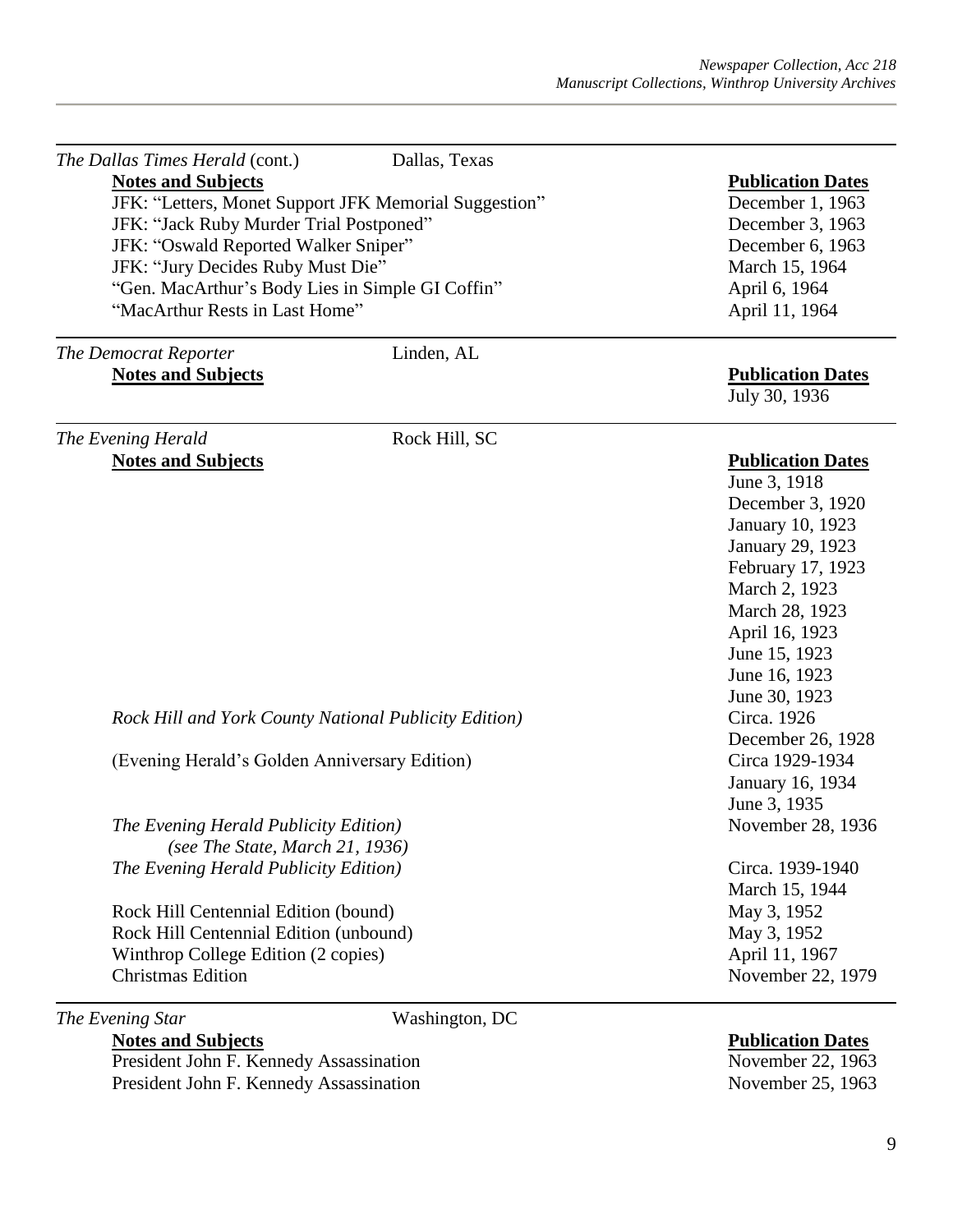| <b>Fort Mill Times</b><br><b>Notes and Subjects</b><br>Fort Mill Centennial Issue<br>Fest-i-Fun: A Celebration of Spring issue | Fort Mill, SC                                                                | <b>Publication Dates</b><br>June 28, 1973<br>April 1, 1982<br>May 20, 1982<br>May 27, 1982 |
|--------------------------------------------------------------------------------------------------------------------------------|------------------------------------------------------------------------------|--------------------------------------------------------------------------------------------|
| <b>GRIT</b><br><b>Notes and Subjects</b>                                                                                       | Williamsport, PA                                                             | <b>Publication Dates</b><br>November 20, 1927<br>April 14, 1929<br>May 12, 1929            |
| The Herald<br><b>Notes and Subjects</b><br>Our Town Magazine (publicity Issue)<br>Rock Hill Sesquicentennial issue             | Rock Hill, SC                                                                | <b>Publication Dates</b><br>1988<br>April 14, 2002                                         |
| The Horry Herald<br><b>Notes and Subjects</b>                                                                                  | Conway, SC                                                                   | <b>Publication Dates</b><br>January 12, 1893                                               |
| The Houston Post<br><b>Notes and Subjects</b><br><b>Charles Lindbergh</b><br><b>NASA</b>                                       | Houston, TX                                                                  | <b>Publication Dates</b><br>May 20, 1962<br>February 10, 1963                              |
| <b>Illustrated Family Friend</b><br><b>Notes and Subjects</b>                                                                  | Columbia, SC                                                                 | <b>Publication Dates</b><br>April 2, 1853                                                  |
| The Indian Land Chronicle<br><b>Notes and Subjects</b>                                                                         | Rock Hill, York District, SC                                                 | <b>Publication Dates</b><br>January 21, 1859                                               |
| The Lancaster Ledger<br><b>Notes and Subjects</b><br>Includes "Report of the Committee on Frauds"                              | Lancaster, SC                                                                | <b>Publication Dates</b><br>March 6, 1878                                                  |
| The Lancaster News<br><b>Notes and Subjects</b><br>March of Progress Edition (bound)                                           | Lancaster, SC<br>Lancaster County 1785-1985 Bicentennial Celebration Edition | <b>Publication Dates</b><br>March 15, 1940<br>March 11, 1985                               |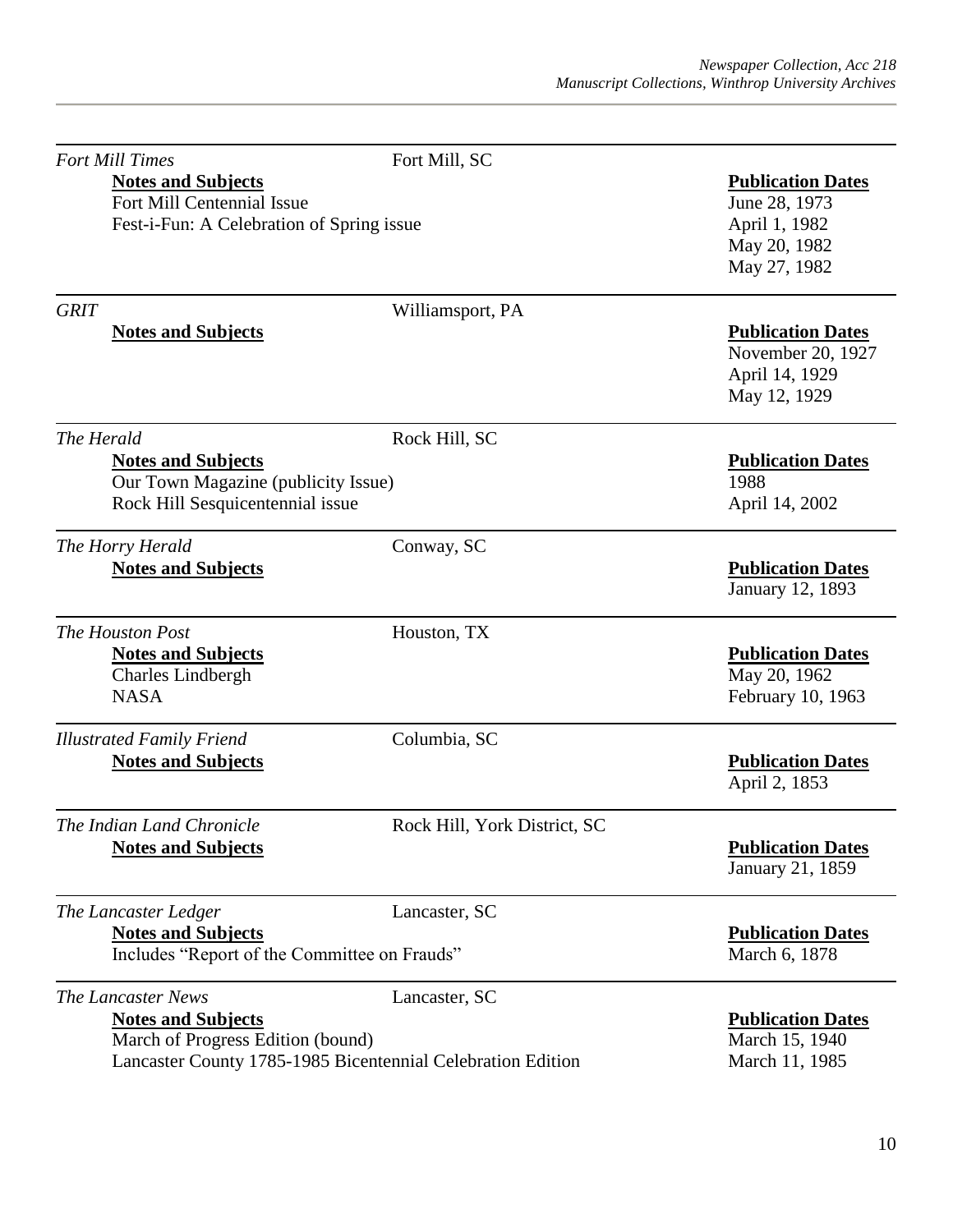| The Lantern                                                           | Chester, SC                                          |                                                               |
|-----------------------------------------------------------------------|------------------------------------------------------|---------------------------------------------------------------|
| <b>Notes and Subjects</b><br>Reprint of the September 6, 1898 Edition |                                                      | <b>Publication Dates</b><br>May 11, 1972                      |
| The Lexington Flag                                                    | Lexington, SC                                        |                                                               |
| <b>Notes and Subjects</b>                                             |                                                      | <b>Publication Dates</b><br>July 4, 1861                      |
| Mississippi Intelligencer                                             | Pontotoc, MS                                         |                                                               |
| <b>Notes and Subjects</b>                                             |                                                      | <b>Publication Dates</b><br>December 11, 1838                 |
| The Newberry Observer                                                 | Newberry, SC                                         |                                                               |
| <b>Notes and Subjects</b>                                             | Newberry County 1789-1939 Sesqui-Centennial Edition  | <b>Publication Dates</b><br>April 28, 1939<br>August 20, 1968 |
|                                                                       | South Carolina 1670-1970 Tricentennial Edition       | November 10, 1970                                             |
| New York American Editorial Page                                      | New York, NY                                         |                                                               |
| <b>Notes and Subjects</b>                                             |                                                      | <b>Publication Dates</b><br>August 28, 1916                   |
| The New York Herald                                                   | New York, NY                                         |                                                               |
| <b>Notes and Subjects</b><br>Death of Abraham Lincoln (facsimile)     |                                                      | <b>Publication Dates</b><br>April 15, 1865                    |
| <b>New York Herald Tribune</b>                                        | New York, NY                                         |                                                               |
| <b>Notes and Subjects</b><br>"President Roosevelt Is Dead"            | Charles Lindbergh Transatlantic Flight (NY to Paris) | <b>Publication Dates</b><br>May 23, 1927<br>April 13, 1945    |
| New York Journal                                                      | New York, NY                                         |                                                               |
| <b>Notes and Subjects</b>                                             |                                                      | <b>Publication Dates</b>                                      |
| President "Roosevelt Dead" (clipping)                                 | Kiddnapping of Charles Lindberg's Baby (facsimile)   | March 2, 1932<br>April 12, 1945                               |
| <b>New York Times</b>                                                 | New York, NY                                         |                                                               |
| <b>Notes and Subjects</b>                                             |                                                      | <b>Publication Dates</b>                                      |
|                                                                       | "President Kennedy's Body Lies In White House"       | December 30, 1934<br>November 24, 1963                        |
| The News and Courier                                                  | Charleston, SC                                       |                                                               |
| <b>Notes and Subjects</b>                                             |                                                      | <b>Publication Dates</b>                                      |

May 12, 1899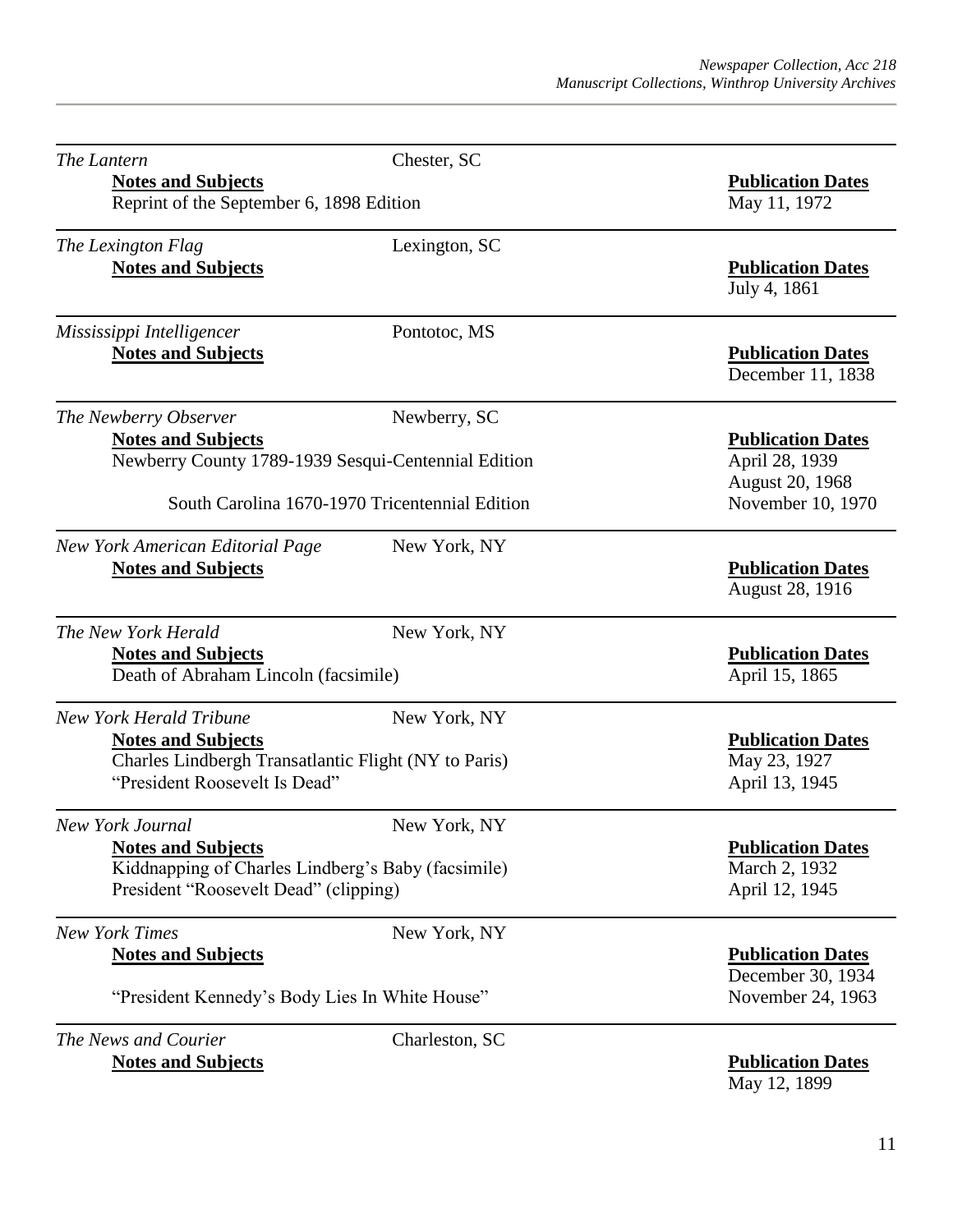| The News and Herald                                                                            | Winnsboro, SC  |                                                                                      |
|------------------------------------------------------------------------------------------------|----------------|--------------------------------------------------------------------------------------|
| <b>Notes and Subjects</b>                                                                      |                | <b>Publication Dates</b><br>October 18, 1929<br>October 25, 1929<br>November 1, 1929 |
| News and Reporter                                                                              | Chester, SC    |                                                                                      |
| <b>Notes and Subjects</b>                                                                      |                | <b>Publication Dates</b><br>July 1, 1987                                             |
| Norfolk Ledger Dispatch<br><b>Notes and Subjects</b><br>WWII: "Germany Quits War"              | Norfolk, VA    | <b>Publication Dates</b><br>May 7, 1945                                              |
| Norfolk Virginian Pilot                                                                        | Norfolk, VA    |                                                                                      |
| <b>Notes and Subjects</b><br>WWII: "Japan Attacks U.S."<br>WWII: "U.S.-Red Linkup Near Berlin" |                | <b>Publication Dates</b><br>December 7, 1941<br>April 15, 1945                       |
| The Observer: A Conservative Publication Greenville, SC<br><b>Notes and Subjects</b>           |                | <b>Publication Dates</b><br>September 17, 1959                                       |
| The Palmetto Post<br><b>Notes and Subjects</b>                                                 | Columbia, SC   | <b>Publication Dates</b><br>July 1, 1971                                             |
| The Palmetto Standard: Woman's Paper<br><b>Notes and Subjects</b>                              | Chester, SC    | <b>Publication Dates</b><br>May 28, 1895                                             |
| The Pineville Pioneer<br><b>Notes and Subjects</b><br><b>First Edition</b>                     | Pineville, NC  | <b>Publication Dates</b><br>December 5, 1979                                         |
| The Press Democrat<br><b>Notes and Subjects</b><br>"Mayor [Lawrence A.] Pressley Dead"         | Santa Rosa, CA | <b>Publication Dates</b><br>February 5, 1924                                         |
| Raleigh Christian Advocate<br><b>Notes and Subjects</b>                                        | Raleigh, NC    | <b>Publication Dates</b>                                                             |

May 11, 1892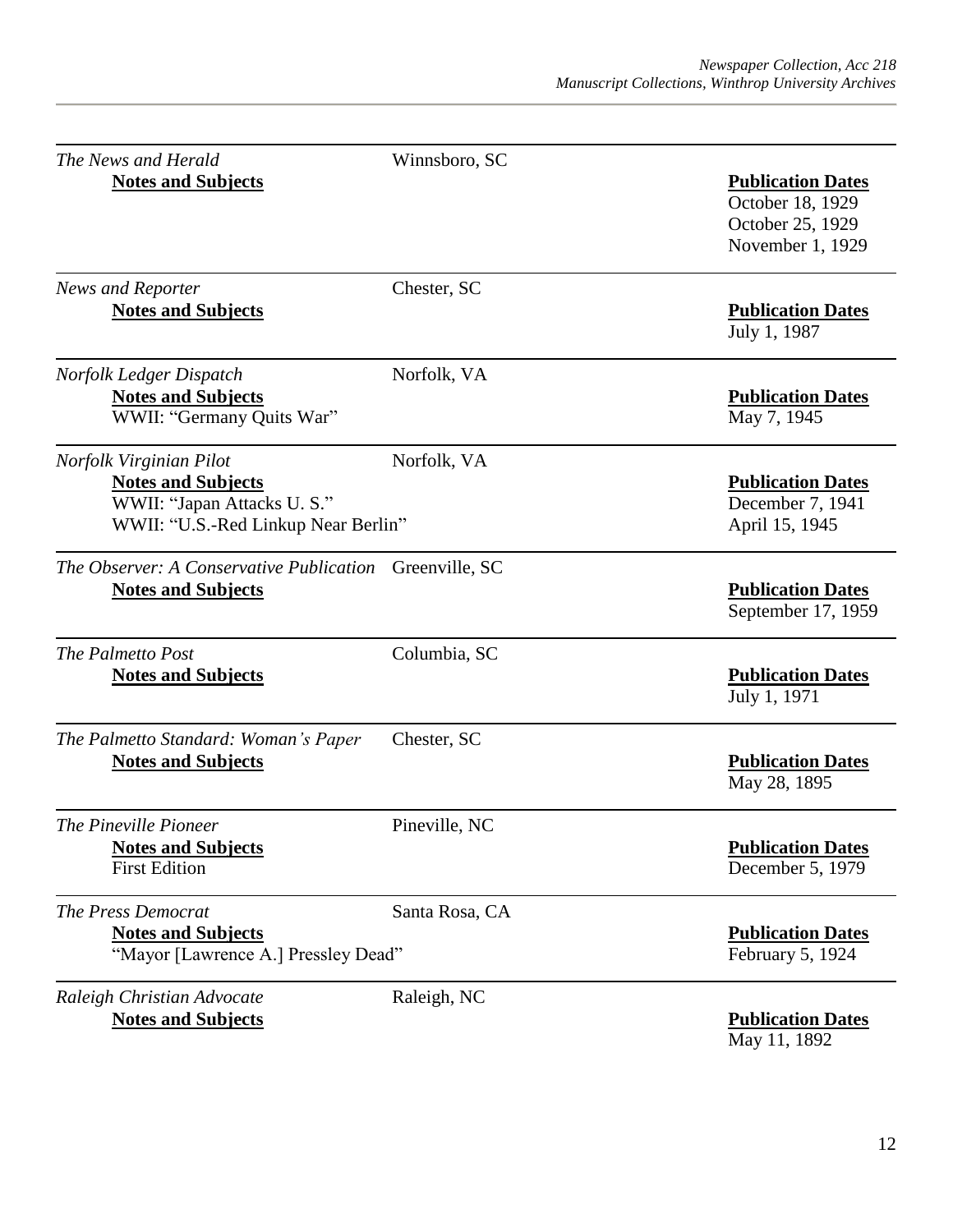| The Record                 |                                                                                                             | Rock Hill, SC                                                                         |                                                                                                                                                                                                                                                                                                                                                                                                                                                                                                                                             |
|----------------------------|-------------------------------------------------------------------------------------------------------------|---------------------------------------------------------------------------------------|---------------------------------------------------------------------------------------------------------------------------------------------------------------------------------------------------------------------------------------------------------------------------------------------------------------------------------------------------------------------------------------------------------------------------------------------------------------------------------------------------------------------------------------------|
|                            | <b>Notes and Subjects</b>                                                                                   |                                                                                       | <b>Publication Dates</b><br>April 21, 1930                                                                                                                                                                                                                                                                                                                                                                                                                                                                                                  |
| Richmond Enquirer          | <b>Notes and Subjects</b><br>Civil War (bound)                                                              | Richmond, VA                                                                          | <b>Publication Dates</b><br>Apr. 13-Oct. 4, 1861                                                                                                                                                                                                                                                                                                                                                                                                                                                                                            |
|                            | Rock Hill News & View<br>Counties                                                                           | Rock Hill, SC<br>Rock Hill Black Community Serving York, Lancaster, Chester and Union |                                                                                                                                                                                                                                                                                                                                                                                                                                                                                                                                             |
|                            | <b>Notes and Subjects</b><br>$(2 \text{ copies})$                                                           |                                                                                       | <b>Publication Dates</b><br>June 30, 1979                                                                                                                                                                                                                                                                                                                                                                                                                                                                                                   |
| <b>The Rock Hill Times</b> | <b>Notes and Subjects</b><br><b>Spirited Seventies Edition</b><br>Winthrop Special (2 copies)<br>(2 copies) | Rock Hill, SC                                                                         | <b>Publication Dates</b><br>October 14, 1971<br>August 26, 1982<br>January 19, 1984<br>January 27, 1984<br>February 2, 1984<br>February 16, 1984<br>February 23, 1984<br>March 8, 1984<br>March 22, 1984<br>March 29, 1984<br>April 5, 1984<br>April 12, 1984<br>April 19, 1984<br>April 26, 1984<br>May 3, 1984<br>May 10, 1984<br>May 17, 1984<br>May 24, 1984<br>June 7, 1984<br>June 14, 1984<br>June 21, 1984<br>June 28, 1984<br>July 5, 1984<br>July 12, 1984<br>July 19, 1984<br>July 26, 1984<br>August 9, 1984<br>August 16, 1984 |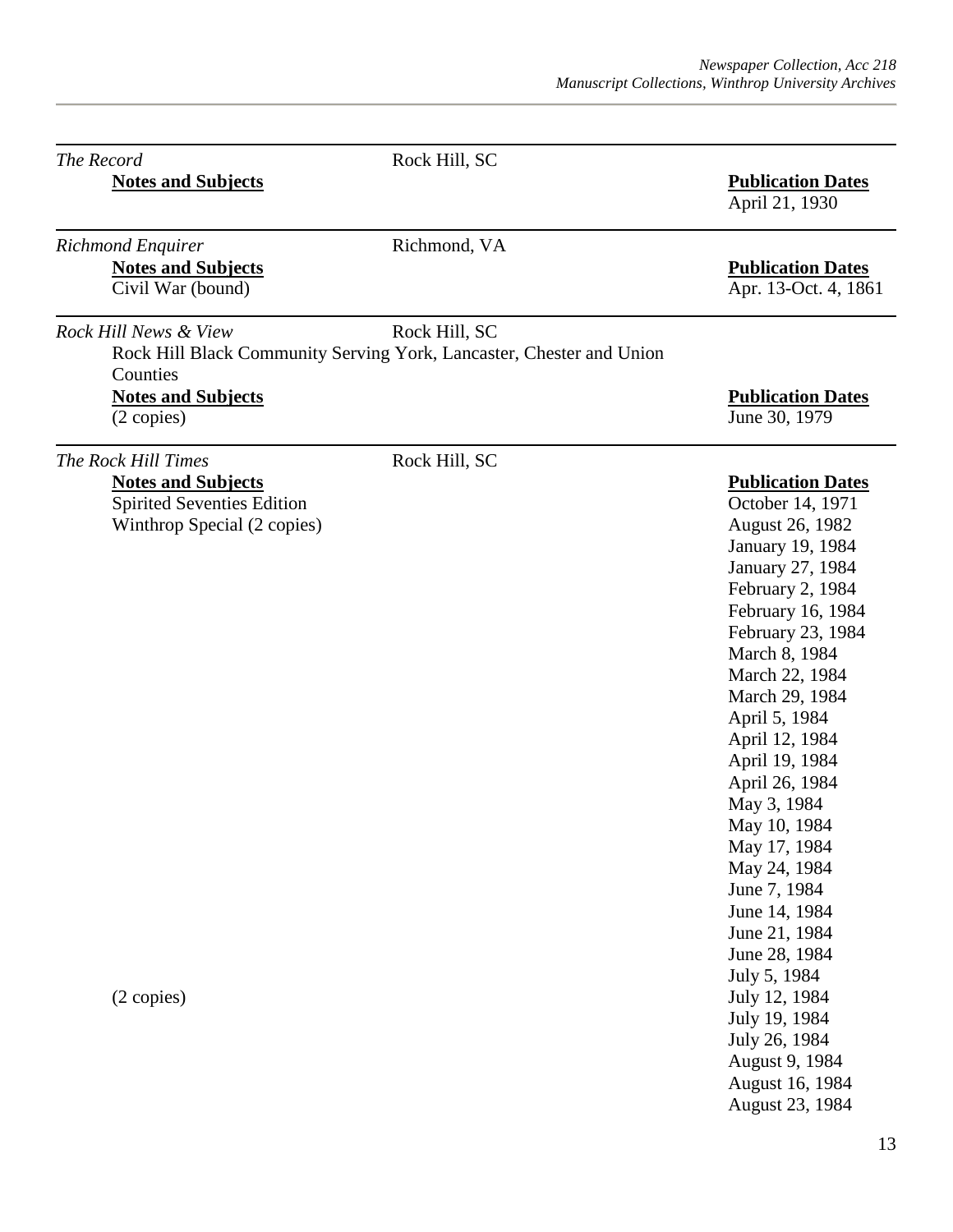### *The Rock Hill Times* (cont.) Rock Hill, SC **Notes and Subjects Publication Dates** (2 copies) August 30, 1984

September 6, 1984 September 20, 1984 October 4, 1984 October 11, 1984 October 18, 1984 October 25, 1984 November 1, 1984 November 8, 1984 November 15, 1984 (2 copies) November 22, 1984 November 29, 1984 December 6, 1984 December 20, 1984 December 27, 1984 January 3, 1985 January 17, 1985 January 24, 1985 February 7, 1985 February 14, 1985 February 21, 1985 February 28, 1985 March 7, 1985 March 14, 1985 March 21, 1985 March 28, 1985 April 4, 1985 April 11, 1985 April 18, 1985 April 25, 1985 May 2, 1985 May 16, 1985 May 23, 1985 May 30, 1985 June 6, 1985 June 13, 1985 June 20, 1985 June 27, 1985 July 4, 1985 July 11, 1985 July 25, 1985 August 1, 1985 August 8, 1985 August 15, 1985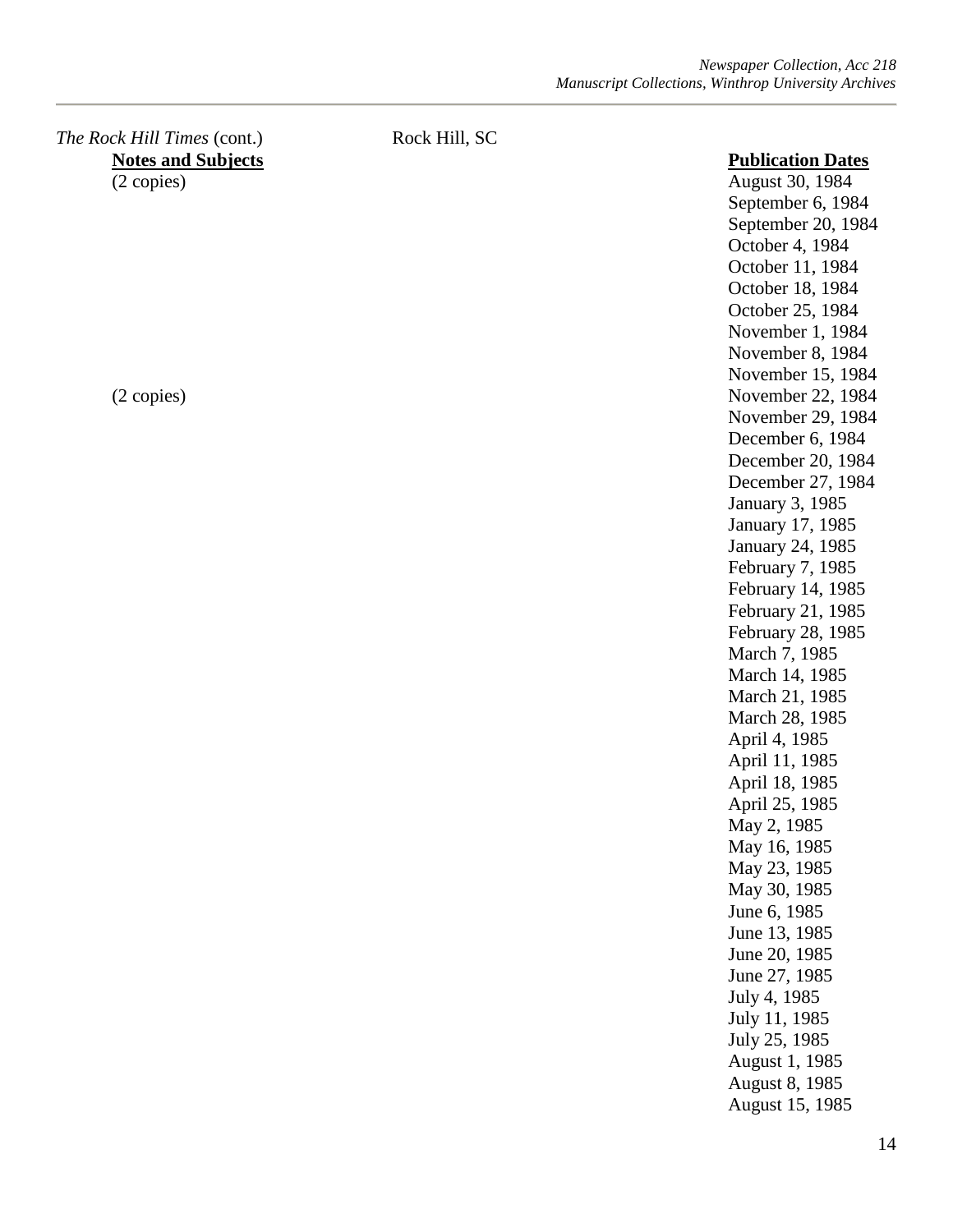*The Rock Hill Times* (cont.) Rock Hill, SC **Notes and Subjects Publication Dates** 

August 22, 1985 August 29, 1985 September 5, 1985 September 12, 1985 September 19, 1985 September 26, 1985 October 3, 1985 October 10, 1985 October 17, 1985 October 24, 1985 October 31, 1985 November 7, 1985 November 14, 1985 November 28, 1985 December 12, 1985 December 19, 1985 January 2, 1986 January 9, 1986 January 16, 1986 January 23, 1986 January 30, 1986 February 13, 1986 February 20, 1986 February 27, 1986 March 20, 1986 April 3, 1986 April 17, 1986 April 24, 1986 May 1, 1986 May 8, 1986 May 15, 1986 May 29, 1986 June 1986 June 1986 (number 2) July 1986 August 1986 September 1986 November 1986 December 1986

*Santa Rosa Daily Democrat* Santa Rosa, CA **Notes and Subjects Publication Dates**

January 6, 1891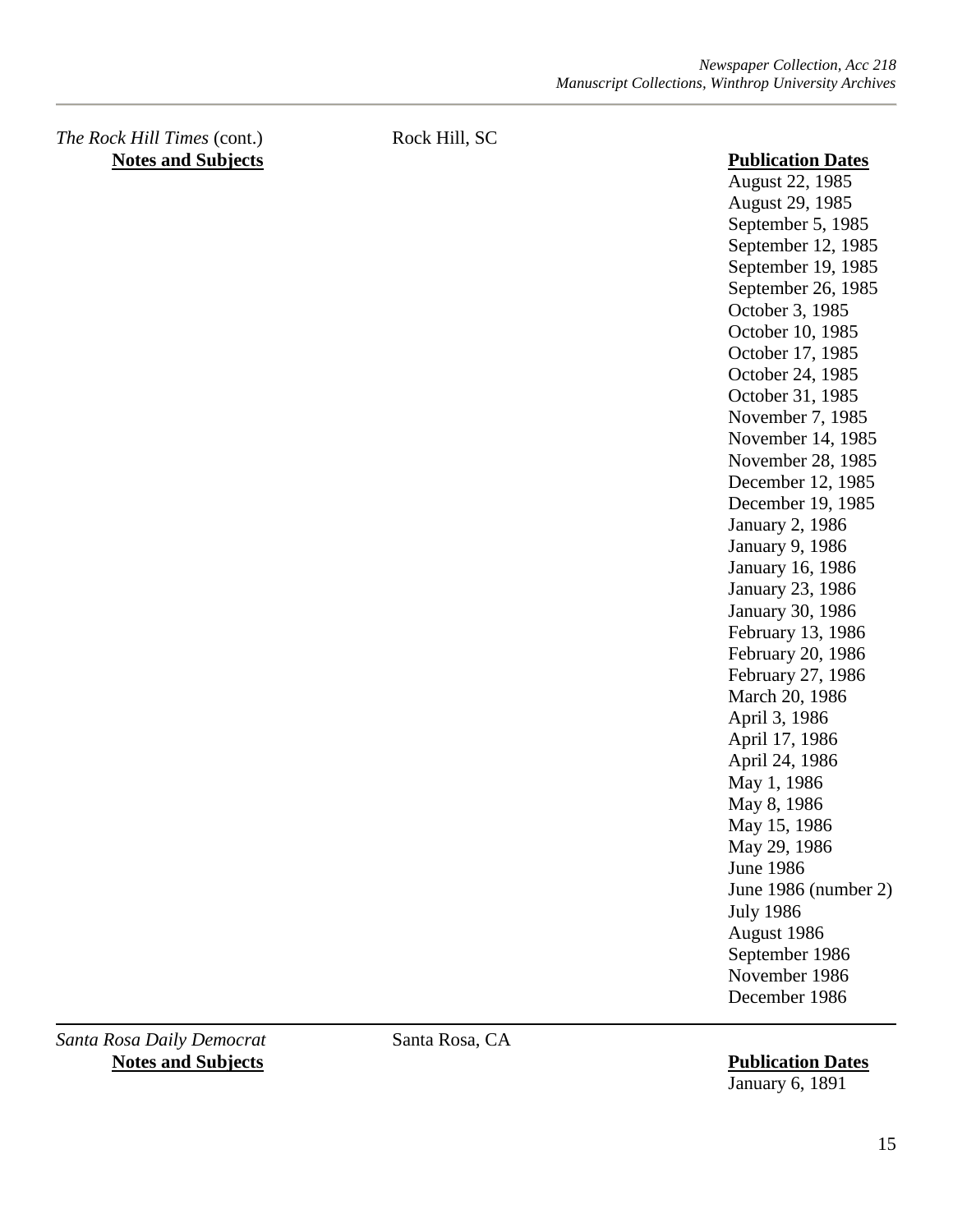| <b>Notes and Subjects</b><br><b>Publication Dates</b><br>Former President Woodrow Wilson laid to rest<br>February 6, 1924<br>Philadelphia, PA<br><b>Notes and Subjects</b><br><b>Publication Dates</b><br>Facsimile (August 11, 1967)<br>August 4, 1821<br>Columbia, SC<br><b>Notes and Subjects</b><br><b>Publication Dates</b><br>January 1953<br>Columbia, SC<br><b>Publication Dates</b><br><b>Notes and Subjects</b><br>March 30, 1893<br>Columbia, SC<br><b>Notes and Subjects</b><br><b>Publication Dates</b><br>September 13, 1866<br>February 14, 1867<br>Columbia, SC<br><b>Notes and Subjects</b><br><b>Publication Dates</b><br>December 11, 1908<br>May 19, 1923<br>October 3, 1914<br>Columbia and South Carolina 1914 (bound)<br>Sesquicentennial Edition (bound)<br>March 21, 1936<br>(Sesquicentennial Edition) (bound)<br>March 21, 1936<br>Bound with this edition is The Evening Herald Publicity Edition, Nov. 28, 1936<br>February 13, 1966<br>Tricentennial Edition (bound) (2 copies)<br>-The Old World<br>Sept. 14-15, 1969<br>-The Voyage<br>Sept. 28-29, 1969<br>-The New World<br>October 12-13, 1969<br>October 26-27, 1969<br>-The Early Years<br>South Carolina Tricentennial 1670-1970<br>April 5, 1970<br>Sections: The Capital City, Building, Enlightenment,<br>Commerce, On the Move, Heritage, The State, Impact,<br>Women)<br>Sections: Impact, Carolina, Comics, Tempo, Women, Sports<br>March 21, 1976<br>South Carolina in Revolution Bicentennial Edition (Book One: Prelude)<br>March 7, 1976<br>South Carolina in Revolution Bicentennial Edition (Book Three: Aftermath)<br>April 4, 1976<br><b>American Bicentennial Edition</b><br>July 4, 1976<br>A Century of Excellence: The State 1891-1991 (bound volume)<br>Four Centennial Souvenir Editions: | Santa Rosa Republican              | Santa Rosa, CA |  |
|-----------------------------------------------------------------------------------------------------------------------------------------------------------------------------------------------------------------------------------------------------------------------------------------------------------------------------------------------------------------------------------------------------------------------------------------------------------------------------------------------------------------------------------------------------------------------------------------------------------------------------------------------------------------------------------------------------------------------------------------------------------------------------------------------------------------------------------------------------------------------------------------------------------------------------------------------------------------------------------------------------------------------------------------------------------------------------------------------------------------------------------------------------------------------------------------------------------------------------------------------------------------------------------------------------------------------------------------------------------------------------------------------------------------------------------------------------------------------------------------------------------------------------------------------------------------------------------------------------------------------------------------------------------------------------------------------------------------------------------------------------------------------------------------------------|------------------------------------|----------------|--|
|                                                                                                                                                                                                                                                                                                                                                                                                                                                                                                                                                                                                                                                                                                                                                                                                                                                                                                                                                                                                                                                                                                                                                                                                                                                                                                                                                                                                                                                                                                                                                                                                                                                                                                                                                                                                     |                                    |                |  |
|                                                                                                                                                                                                                                                                                                                                                                                                                                                                                                                                                                                                                                                                                                                                                                                                                                                                                                                                                                                                                                                                                                                                                                                                                                                                                                                                                                                                                                                                                                                                                                                                                                                                                                                                                                                                     |                                    |                |  |
|                                                                                                                                                                                                                                                                                                                                                                                                                                                                                                                                                                                                                                                                                                                                                                                                                                                                                                                                                                                                                                                                                                                                                                                                                                                                                                                                                                                                                                                                                                                                                                                                                                                                                                                                                                                                     | The Saturday Evening Post          |                |  |
|                                                                                                                                                                                                                                                                                                                                                                                                                                                                                                                                                                                                                                                                                                                                                                                                                                                                                                                                                                                                                                                                                                                                                                                                                                                                                                                                                                                                                                                                                                                                                                                                                                                                                                                                                                                                     |                                    |                |  |
|                                                                                                                                                                                                                                                                                                                                                                                                                                                                                                                                                                                                                                                                                                                                                                                                                                                                                                                                                                                                                                                                                                                                                                                                                                                                                                                                                                                                                                                                                                                                                                                                                                                                                                                                                                                                     |                                    |                |  |
|                                                                                                                                                                                                                                                                                                                                                                                                                                                                                                                                                                                                                                                                                                                                                                                                                                                                                                                                                                                                                                                                                                                                                                                                                                                                                                                                                                                                                                                                                                                                                                                                                                                                                                                                                                                                     | South Carolina Electric CO-OP News |                |  |
|                                                                                                                                                                                                                                                                                                                                                                                                                                                                                                                                                                                                                                                                                                                                                                                                                                                                                                                                                                                                                                                                                                                                                                                                                                                                                                                                                                                                                                                                                                                                                                                                                                                                                                                                                                                                     |                                    |                |  |
|                                                                                                                                                                                                                                                                                                                                                                                                                                                                                                                                                                                                                                                                                                                                                                                                                                                                                                                                                                                                                                                                                                                                                                                                                                                                                                                                                                                                                                                                                                                                                                                                                                                                                                                                                                                                     | Southern Christian Advocate        |                |  |
|                                                                                                                                                                                                                                                                                                                                                                                                                                                                                                                                                                                                                                                                                                                                                                                                                                                                                                                                                                                                                                                                                                                                                                                                                                                                                                                                                                                                                                                                                                                                                                                                                                                                                                                                                                                                     |                                    |                |  |
|                                                                                                                                                                                                                                                                                                                                                                                                                                                                                                                                                                                                                                                                                                                                                                                                                                                                                                                                                                                                                                                                                                                                                                                                                                                                                                                                                                                                                                                                                                                                                                                                                                                                                                                                                                                                     | Southern Presbyterian              |                |  |
|                                                                                                                                                                                                                                                                                                                                                                                                                                                                                                                                                                                                                                                                                                                                                                                                                                                                                                                                                                                                                                                                                                                                                                                                                                                                                                                                                                                                                                                                                                                                                                                                                                                                                                                                                                                                     |                                    |                |  |
|                                                                                                                                                                                                                                                                                                                                                                                                                                                                                                                                                                                                                                                                                                                                                                                                                                                                                                                                                                                                                                                                                                                                                                                                                                                                                                                                                                                                                                                                                                                                                                                                                                                                                                                                                                                                     |                                    |                |  |
|                                                                                                                                                                                                                                                                                                                                                                                                                                                                                                                                                                                                                                                                                                                                                                                                                                                                                                                                                                                                                                                                                                                                                                                                                                                                                                                                                                                                                                                                                                                                                                                                                                                                                                                                                                                                     | The State                          |                |  |
|                                                                                                                                                                                                                                                                                                                                                                                                                                                                                                                                                                                                                                                                                                                                                                                                                                                                                                                                                                                                                                                                                                                                                                                                                                                                                                                                                                                                                                                                                                                                                                                                                                                                                                                                                                                                     |                                    |                |  |
|                                                                                                                                                                                                                                                                                                                                                                                                                                                                                                                                                                                                                                                                                                                                                                                                                                                                                                                                                                                                                                                                                                                                                                                                                                                                                                                                                                                                                                                                                                                                                                                                                                                                                                                                                                                                     |                                    |                |  |
|                                                                                                                                                                                                                                                                                                                                                                                                                                                                                                                                                                                                                                                                                                                                                                                                                                                                                                                                                                                                                                                                                                                                                                                                                                                                                                                                                                                                                                                                                                                                                                                                                                                                                                                                                                                                     |                                    |                |  |
|                                                                                                                                                                                                                                                                                                                                                                                                                                                                                                                                                                                                                                                                                                                                                                                                                                                                                                                                                                                                                                                                                                                                                                                                                                                                                                                                                                                                                                                                                                                                                                                                                                                                                                                                                                                                     |                                    |                |  |
|                                                                                                                                                                                                                                                                                                                                                                                                                                                                                                                                                                                                                                                                                                                                                                                                                                                                                                                                                                                                                                                                                                                                                                                                                                                                                                                                                                                                                                                                                                                                                                                                                                                                                                                                                                                                     |                                    |                |  |
|                                                                                                                                                                                                                                                                                                                                                                                                                                                                                                                                                                                                                                                                                                                                                                                                                                                                                                                                                                                                                                                                                                                                                                                                                                                                                                                                                                                                                                                                                                                                                                                                                                                                                                                                                                                                     |                                    |                |  |
|                                                                                                                                                                                                                                                                                                                                                                                                                                                                                                                                                                                                                                                                                                                                                                                                                                                                                                                                                                                                                                                                                                                                                                                                                                                                                                                                                                                                                                                                                                                                                                                                                                                                                                                                                                                                     |                                    |                |  |
|                                                                                                                                                                                                                                                                                                                                                                                                                                                                                                                                                                                                                                                                                                                                                                                                                                                                                                                                                                                                                                                                                                                                                                                                                                                                                                                                                                                                                                                                                                                                                                                                                                                                                                                                                                                                     |                                    |                |  |
|                                                                                                                                                                                                                                                                                                                                                                                                                                                                                                                                                                                                                                                                                                                                                                                                                                                                                                                                                                                                                                                                                                                                                                                                                                                                                                                                                                                                                                                                                                                                                                                                                                                                                                                                                                                                     |                                    |                |  |
|                                                                                                                                                                                                                                                                                                                                                                                                                                                                                                                                                                                                                                                                                                                                                                                                                                                                                                                                                                                                                                                                                                                                                                                                                                                                                                                                                                                                                                                                                                                                                                                                                                                                                                                                                                                                     |                                    |                |  |
|                                                                                                                                                                                                                                                                                                                                                                                                                                                                                                                                                                                                                                                                                                                                                                                                                                                                                                                                                                                                                                                                                                                                                                                                                                                                                                                                                                                                                                                                                                                                                                                                                                                                                                                                                                                                     |                                    |                |  |
|                                                                                                                                                                                                                                                                                                                                                                                                                                                                                                                                                                                                                                                                                                                                                                                                                                                                                                                                                                                                                                                                                                                                                                                                                                                                                                                                                                                                                                                                                                                                                                                                                                                                                                                                                                                                     |                                    |                |  |
|                                                                                                                                                                                                                                                                                                                                                                                                                                                                                                                                                                                                                                                                                                                                                                                                                                                                                                                                                                                                                                                                                                                                                                                                                                                                                                                                                                                                                                                                                                                                                                                                                                                                                                                                                                                                     |                                    |                |  |
|                                                                                                                                                                                                                                                                                                                                                                                                                                                                                                                                                                                                                                                                                                                                                                                                                                                                                                                                                                                                                                                                                                                                                                                                                                                                                                                                                                                                                                                                                                                                                                                                                                                                                                                                                                                                     |                                    |                |  |
|                                                                                                                                                                                                                                                                                                                                                                                                                                                                                                                                                                                                                                                                                                                                                                                                                                                                                                                                                                                                                                                                                                                                                                                                                                                                                                                                                                                                                                                                                                                                                                                                                                                                                                                                                                                                     |                                    |                |  |
|                                                                                                                                                                                                                                                                                                                                                                                                                                                                                                                                                                                                                                                                                                                                                                                                                                                                                                                                                                                                                                                                                                                                                                                                                                                                                                                                                                                                                                                                                                                                                                                                                                                                                                                                                                                                     |                                    |                |  |
|                                                                                                                                                                                                                                                                                                                                                                                                                                                                                                                                                                                                                                                                                                                                                                                                                                                                                                                                                                                                                                                                                                                                                                                                                                                                                                                                                                                                                                                                                                                                                                                                                                                                                                                                                                                                     |                                    |                |  |
|                                                                                                                                                                                                                                                                                                                                                                                                                                                                                                                                                                                                                                                                                                                                                                                                                                                                                                                                                                                                                                                                                                                                                                                                                                                                                                                                                                                                                                                                                                                                                                                                                                                                                                                                                                                                     |                                    |                |  |
|                                                                                                                                                                                                                                                                                                                                                                                                                                                                                                                                                                                                                                                                                                                                                                                                                                                                                                                                                                                                                                                                                                                                                                                                                                                                                                                                                                                                                                                                                                                                                                                                                                                                                                                                                                                                     |                                    |                |  |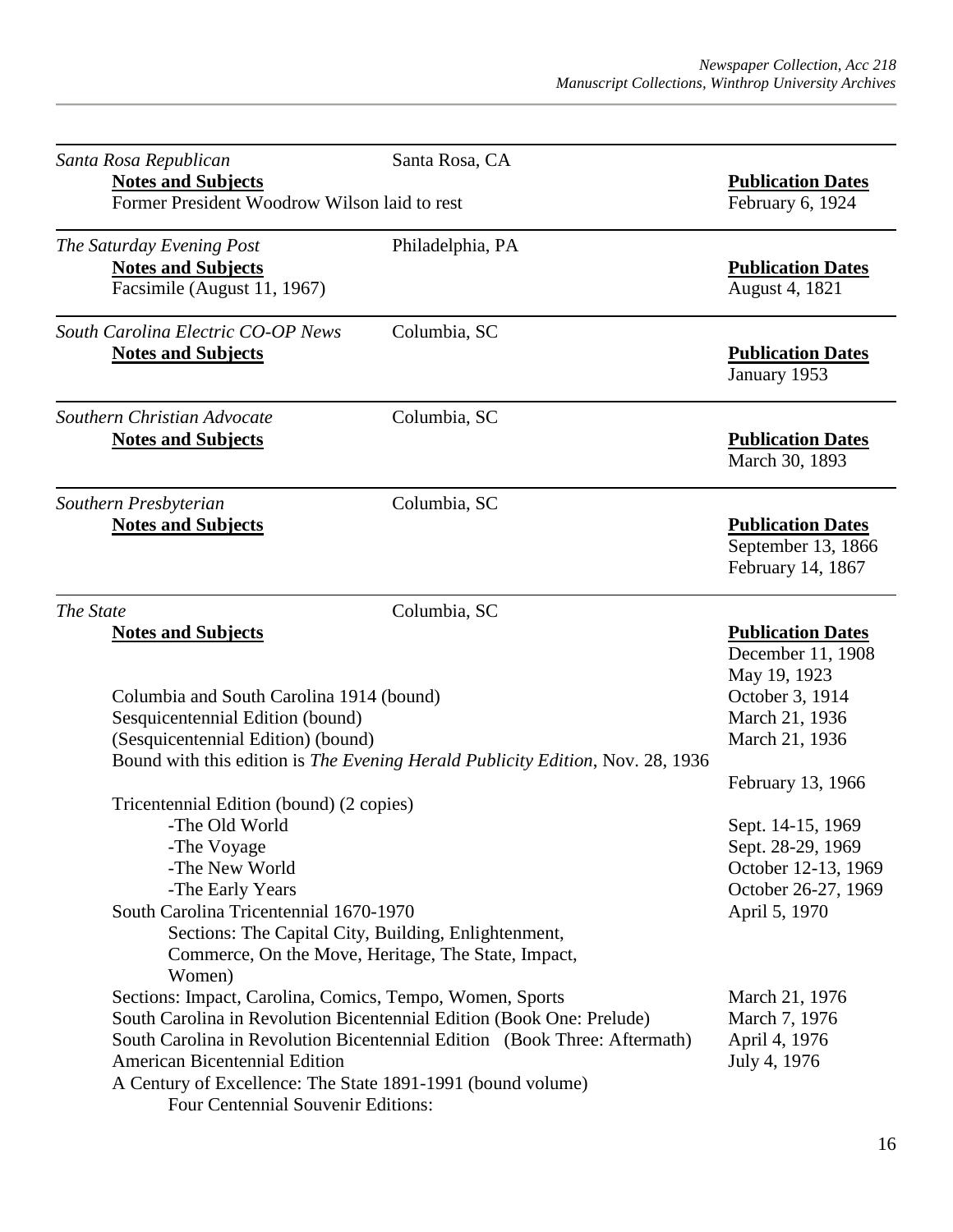| The State (cont.)<br><b>Notes and Subjects</b> | Columbia, SC                                                                                | <b>Publication Dates</b> |
|------------------------------------------------|---------------------------------------------------------------------------------------------|--------------------------|
|                                                | 1891-1916, Politics As The Bull Ring Of S.C.                                                | February 17, 1991        |
|                                                | 1916-1941, Clash Of Traditions & Change                                                     | February 24, 1991        |
|                                                | 1941-1966, Growth Of Industrialism                                                          | March 3, 1991            |
|                                                | 1966-1991, Dramatic Social Change                                                           | March 10, 1991           |
|                                                |                                                                                             |                          |
| The Sun                                        | New York, NY                                                                                |                          |
| <b>Notes and Subjects</b>                      |                                                                                             | <b>Publication Dates</b> |
| Facsimile                                      |                                                                                             | September 3, 1833        |
| Sunday American                                | Atlanta, GA                                                                                 |                          |
| <b>Notes and Subjects</b>                      |                                                                                             | <b>Publication Dates</b> |
|                                                |                                                                                             | January 11, 1931         |
|                                                |                                                                                             | February 1, 1931         |
|                                                |                                                                                             | February 8, 1931         |
|                                                |                                                                                             | February 22, 1931        |
|                                                |                                                                                             | December 27, 1931        |
|                                                |                                                                                             | January 3, 1932          |
|                                                |                                                                                             | January 24, 1932         |
|                                                |                                                                                             | January 31, 1932         |
|                                                |                                                                                             | February 14, 1932        |
|                                                |                                                                                             | April 3, 1932            |
|                                                |                                                                                             | April 17, 1932           |
|                                                |                                                                                             | May 1, 1932              |
|                                                |                                                                                             | July 17, 1932            |
|                                                |                                                                                             |                          |
| Texarkana Gazette                              | Texarkana, TX                                                                               |                          |
| <b>Notes and Subjects</b>                      |                                                                                             | <b>Publication Dates</b> |
|                                                | Texarkana Centennial 1873-1973 (reprint of The Gate City News Sept. 19, 1874) April 6, 1973 |                          |
| The Tri-Weekly Mercury                         | Charleston, SC                                                                              |                          |
| <b>Notes and Subjects</b>                      |                                                                                             | <b>Publication Dates</b> |
|                                                |                                                                                             | February 15, 1862        |

February 15, 1862 March 4, 1862 March 8, 1862 March 13, 1862 March 20, 1862 April 8, 1862 April 15, 1862 June 6, 1862 June 19, 1862 July 3, 1862